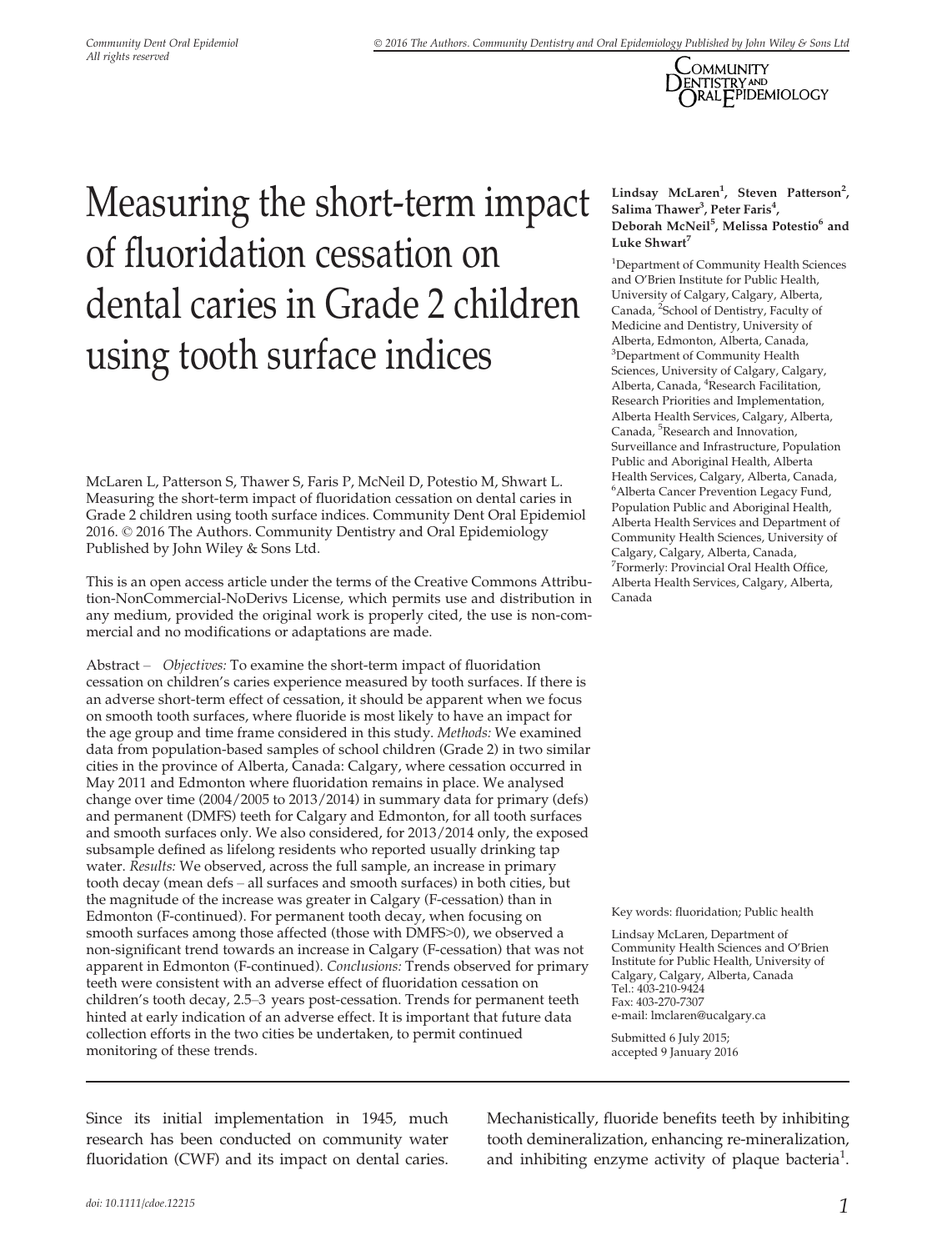#### McLaren et al.

While both a systemic (pre-eruptive) and a topical (post-eruptive) mechanism of impact have been studied intensively, experts now seem to agree that fluoride's major anti-cariogenic effect is post-eruptive<sup>1,2</sup>; however, studies have continued to accrue that are consistent with some pre-eruptive effect<sup>3</sup>.

As a whole, the evidence base supports the benefits of fluoridation for preventing caries in populations<sup>4,5</sup>. However, systematic reviews have highlighted methodological limitations of the evidence base, such as weak study designs $4.5$ . This reflects that research on CWF and CWF cessation is observational (takes advantage of natural experiment circumstances) and may rely on pre-existing data collected for another purpose. Contemporary evidence was furthermore noted to be sparse: in a recent systematic review<sup>5</sup>, 71% of included studies were conducted prior to 1975.

To a large extent, the research literature is characterized by studies of fluoridation initiation, early in the intervention's history $6.7$  and cross-sectional comparisons of fluoridated and non-fluoridated communities $^{8-10}$ . There is less research on fluoridation cessation circumstances $11$ , even though cessation appears to be occurring with increasing frequency in some regions. For example, in Canada alone since 2005, more than 30 communities have opted to discontinue fluoridation<sup>12</sup>. To inform fluoridation decision-making, high-quality research on the impact of cessation is needed. In our context, there was demand from decision-makers for highquality, locally relevant evidence on the impact of fluoridation cessation on dental caries experience.

A systematic review (L. McLaren and S. Singhal, unpublished results) identified 15 instances of published research on fluoridation cessation in 13 countries. Those studies provided important insight into the impact of cessation on dental caries in different contexts. However, many of the studies had important methodological limitations, such as no comparison community $13$  or no questionnaire data to assess important covariates<sup>14</sup>. Furthermore, many of the cessation studies were older: of the 15 jurisdictions represented in the review, only six focused on cessation that occurred in 1990 or later $^{3,13,15-18}$  and only one<sup>3</sup> since 2000. Older studies may not reflect contemporary circumstances such as historically low caries rates, skewed caries distributions (smaller proportion of people accounting for the majority of problems) and multiple sources of exposure to fluoride<sup>19</sup>. Finally, with important exceptions $^{16}$ , many studies examined the impact of cessation using tooth-level data.

Tooth surface-level data would be preferable, if the aim is to evaluate a prevention initiative $^{20}$  such as community water fluoridation or its cessation.

The purpose of this study was to examine the impact of fluoridation cessation on children's dental caries. Our analysis took advantage of the natural experiment opportunity provided by fluoridation cessation in the city of Calgary, Canada, which occurred in May 2011 (after having been in place since 1991). Published definitions of intervention in the research context highlight 'intentional change $^2$ <sup>1</sup> and 'to disturb the 'natural' order of things<sup>'22</sup>, and thus accommodate cessation (as well as initiation) of CWF as a viable study focus. We compared caries rates in Calgary to those in the city of Edmonton, where fluoridation began in 1967 and remains in place. Elsewhere (L. McLaren, S. Patterson, S. Thawer, P. Faris, D. McNeil, M. Potestio et al., unpublished results) we reported on tooth-level data and showed that for primary (but not permanent) teeth, a significant increase in caries between pre- and post-cessation was observed in Calgary (F-cessation). The effect was smaller and less consistent in Edmonton (F-continued). These initial findings for primary teeth were consistent with a short-term adverse effect of cessation on caries experience.

The objective of this article was to report further on the impact of CWF cessation on children's caries experience, focusing on smooth tooth surfaces, where fluoride is most likely to have an impact<sup>23</sup> for the age group and time frame considered in this study. If there is an adverse effect of fluoridation cessation, as observed in our other paper, it should be apparent using this more sensitive measure.

# Materials and methods

## Design

We used a pre–post cross-sectional design with comparison group. Data were collected from population-based samples of schoolchildren during the 2004/2005 and 2013/2014 school years (October– May/June). The target population was children in grade 2 attending school in the Public or Catholic school system in Calgary and Edmonton. Calgary and Edmonton are well matched: they are the two largest cities in the province of Alberta and are both large urban centres with diverse demographic profiles. We ascertained fluoride content of municipal drinking water in the two cities by securing annual water quality reports (L. McLaren,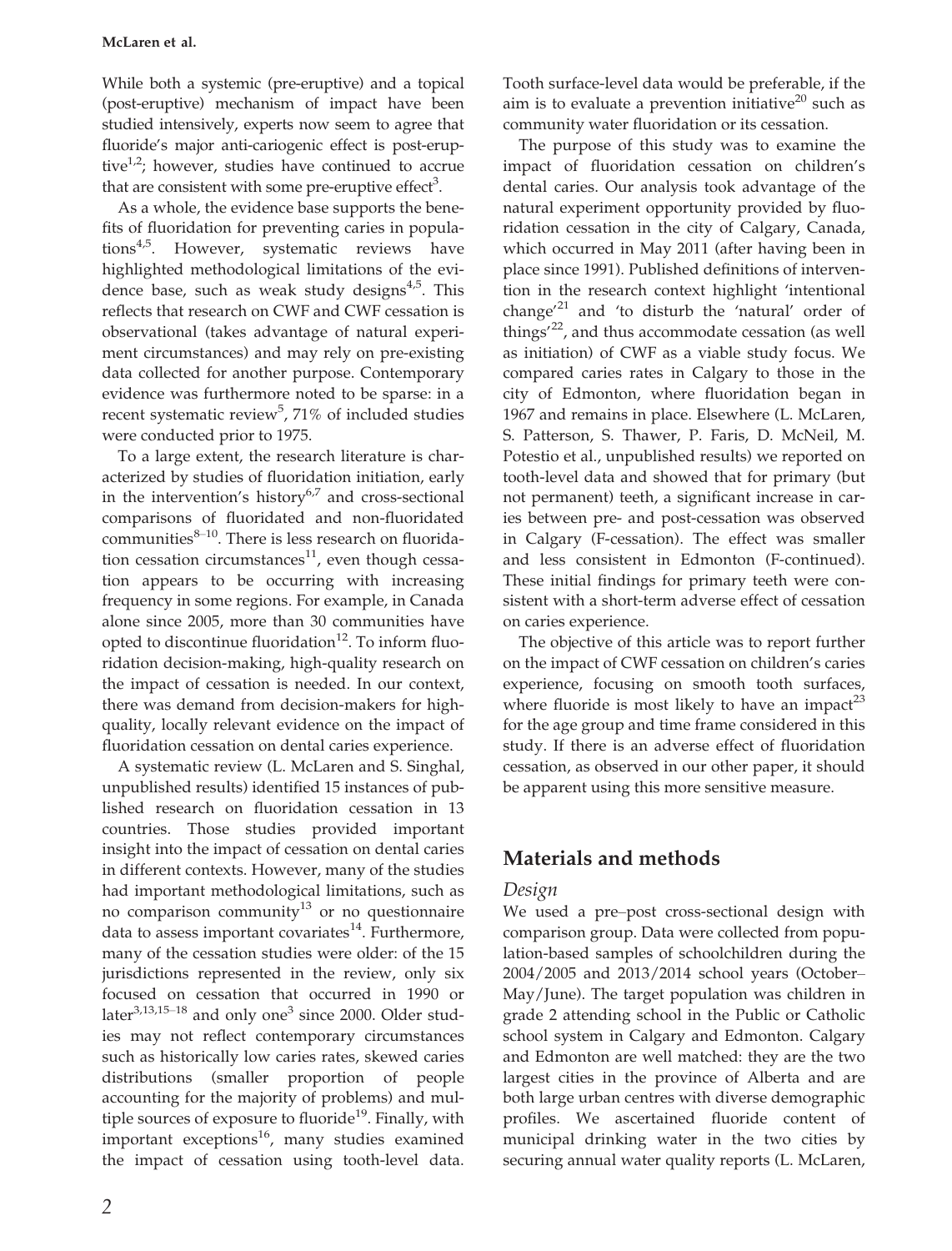S. Patterson, S. Thawer, P. Faris, D. McNeil, M. Potestio et al., unpublished results).

#### Pre-cessation data (2004/2005)

Pre-cessation data for Calgary and Edmonton were available from population-based surveys conducted by former health regions in Alberta in 2004/2005. Oral health data were collected via open mouth examinations conducted in the schools by trained and calibrated assessment teams, each consisting of a registered dental hygienist and a clerk. Decayed, missing/extracted, and filled teeth and surfaces were recorded using standard criteria<sup>20</sup>. Decay referred to cavitated decay, defined as a lesion that 'has a detectably softened floor, undermined enamel or softened wall. On interproximal surfaces, the point of the explorer must enter a lesion with certainty<sup> $24$ </sup>.

For Calgary in 2004/2005, a stratified random sample was selected, with strata based on median neighbourhood income quartile where the school was located. Within sampled schools, all children of eligible grades were invited to participate. An opt-in consent process was used, and the participation rate was  $60\%^{24}$ . In Edmonton in 2004/2005, all elementary schools in the two school boards were invited to participate, and within each school, a sample was taken from each class with the sample size predetermined based on class size (80–100% of the full class). The participation rate was approximately 89%.

#### Post-cessation data (2013/2014)

Data collection in 2013/2014 was designed to maximize comparability with the 2004/2005 surveys. We drew a stratified random sample, with strata based on the median neighbourhood income quartile where the school was located. Trained and calibrated assessment teams, each consisting of a registered dental hygienist and a clerk, conducted open mouth examinations following the protocol from the Iowa Fluoride Study<sup>25</sup>, which is based on the WHO criteria<sup>20</sup> and yields a  $d_1d_2$ -3mf index based on whole tooth codes and 2-digit surfacespecific codes. Our analysis focused on  $d_{2-3}$  to permit comparability with the decay data in the 2004–05 surveys. Assessments were based on all primary teeth and a subset of 12 permanent teeth (central incisors, lateral incisors and 1st molars). The same 12 permanent teeth were considered preand post-cessation. Assessment teams were trained together in the protocol, and each team was calibrated on two occasions (early October and midNovember 2013) by a public health dentist with considerable experience in survey calibration and an extensive knowledge and background in survey methodology and tooth surface-level assessment. Signed parental consent and child verbal assent were secured for the open mouth examination. Post-cessation data collection also included a parent questionnaire and, for a small random subsample in each city, fingernail clippings to assess total fluoride intake (L. McLaren, S. Patterson, S. Thawer, P. Faris, D. McNeil, M. Potestio et al., unpublished results). The 2013/2014 school-level participation rates were 57.3% (Calgary) and 54.1% (Edmonton), and the student-level participation rate within participating schools were 49.1% (Calgary) and 47.0% (Edmonton).

#### Variables and data analysis

In this article, we focused on summary data for tooth surfaces, both primary (defs) and permanent (DMFS). Because both defs and DMFS tended to be positively skewed, we examined both overall mean and the mean for those with one or more defs or DMFS. We considered all tooth surfaces, as well as smooth surfaces only. Our designation of smooth surfaces included all surfaces except the following: occlusal surfaces (whenever present), and surfaces where pit and fissure caries commonly occur, namely buccal (vestibular) surfaces for teeth 46 and 36, and lingual surfaces for teeth 16 and 26 (Though we had codes to specifically indicate pit and fissure caries in the 2013/2014 data, we used the proxy approach of excluding certain surfaces to permit comparability with 2004/2005 (for which we did not have that specific information). When we computed smooth surface caries summary measures in 2013/2014 using the specific pit and fissure designation, the estimates tended to be higher (for example, in Table 1b, mean DMFS among those with DMFS>0 was 2.3 [versus 2.0] for Calgary and 2.1 [versus 1.7] for Edmonton).).

Permanent tooth summary data (DMFS) were based on children with at least one permanent tooth. The percentage of children with at least one permanent tooth, and the mean number of permanent teeth, did not differ appreciably across surveys: the percentages with zero permanent teeth were 1.5% (Calgary 2004/2005), 1.1% (Edmonton 2004/2005), 1.5% (Calgary 2013/2014) and 1.9% (Edmonton 2013/2014), and the mean numbers of permanent teeth, of the 12 assessed, were 9.1 (Calgary 2004/2005), 9.0 (Edmonton 2004/2005), 8.8 (Calgary 2013/2014) and 8.7 (Edmonton 2013/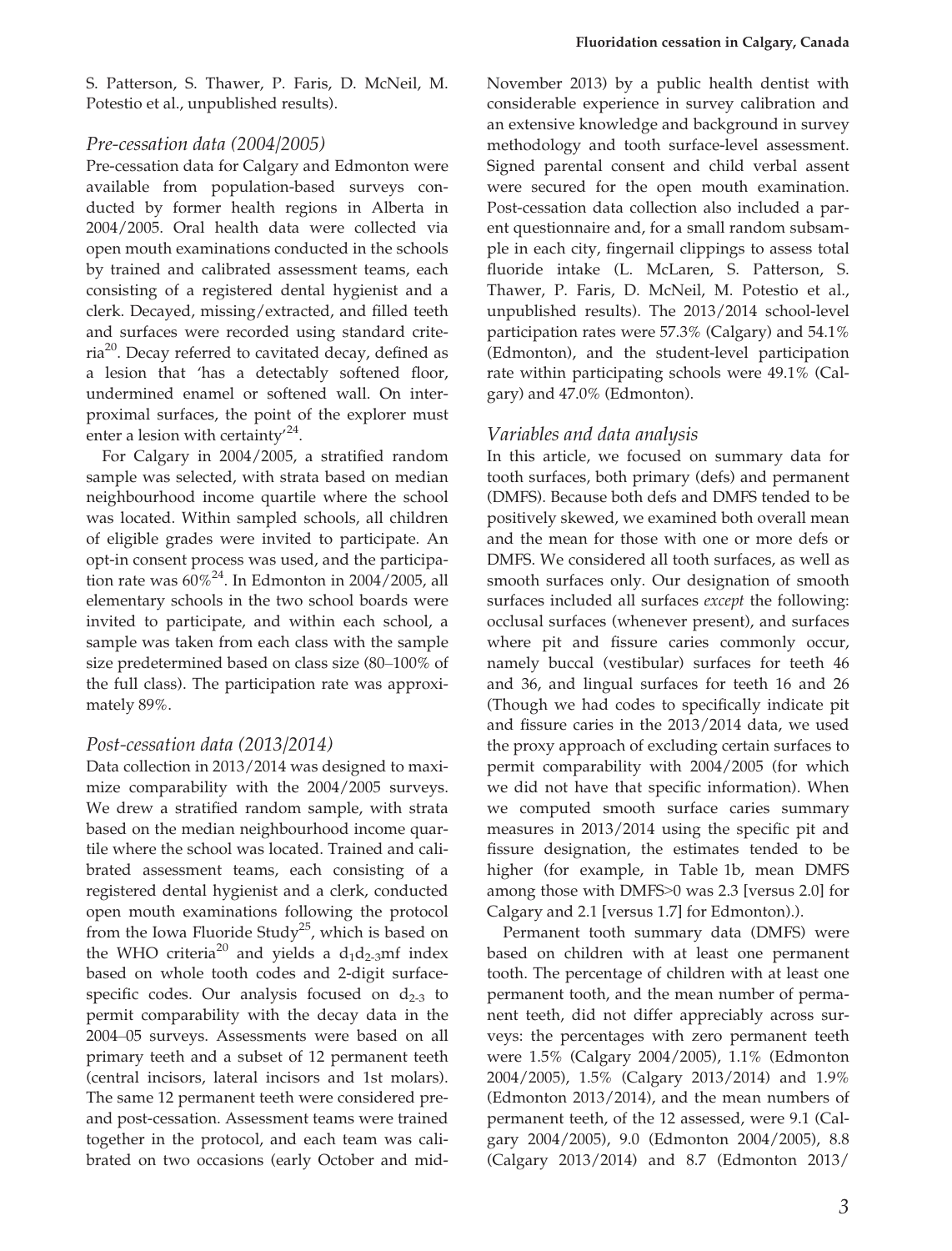|                                                                              | Calgary 2004/2005<br>Mean (95% CI), n | Calgary 2013/2014<br>$Cl)$ , $n$<br>Mean $(95%$                                                                                                                                                                                                                                                                                                                                                                                                                | Calgary<br>change<br>(2013)<br>$2014 -$<br>2004/<br>2005) | Edmonton 2004/5<br>Mean (95% CI), $n$                       | Edmonton 2013/4<br>Mean (95% CI), $n$ | Edmonton<br>change<br>(2013)<br>$2014 -$<br>2004/<br>2005) | confidence interval<br>Rate ratio and 95%<br>interaction term:<br>from Poisson<br>Year x city<br>regression |
|------------------------------------------------------------------------------|---------------------------------------|----------------------------------------------------------------------------------------------------------------------------------------------------------------------------------------------------------------------------------------------------------------------------------------------------------------------------------------------------------------------------------------------------------------------------------------------------------------|-----------------------------------------------------------|-------------------------------------------------------------|---------------------------------------|------------------------------------------------------------|-------------------------------------------------------------------------------------------------------------|
| a) All tooth surfaces                                                        |                                       |                                                                                                                                                                                                                                                                                                                                                                                                                                                                |                                                           |                                                             |                                       |                                                            |                                                                                                             |
| Mean defs                                                                    | $2.6(2.2-3.0) n = 599$                | $6.4(5.9-6.9) n = 3230$                                                                                                                                                                                                                                                                                                                                                                                                                                        | $3.8^{\rm a}$                                             | $4.5(4.1 - 4.8) n = 6445$                                   | 6.6 (6.0–7.2) $n = 2307$              | 2.1 <sup>a</sup>                                           | 1.6 (1.4–1.8), $P < 0.01^{\circ}$                                                                           |
| those with defs>0<br>Mean defs among                                         | $5.4(5.0-5.7) n = 273$                | $11.3(10.6-12.0) n = 1835$                                                                                                                                                                                                                                                                                                                                                                                                                                     | 5.9а                                                      | $8.3 (7.8 - 8.8) n = 3415$                                  | $11.2(10.5-11.9) n = 1334$            | 2.9 <sup>a</sup>                                           | 1.6 (1.4–1.8), $P < 0.01$                                                                                   |
| Mean DMFS                                                                    | $0.45(0.37 - 0.52)$<br>$n = 590$      | $0.15(0.13-0.17)$ n = 3182                                                                                                                                                                                                                                                                                                                                                                                                                                     | $-0.3^{a}$                                                | $0.25(0.22-0.28) n = 6373$ $0.21(0.17-0.25) n = 2263$ -0.04 |                                       |                                                            | $0.8(0.6-1.1), P = 0.3^{\circ}$                                                                             |
| b) Smooth surfaces only <sup>b</sup><br>those with DMFS>0<br>Mean DMFS among | $2.2(2.0-2.5) n = 99$                 | $2.0(1.8-2.2) n = 253$                                                                                                                                                                                                                                                                                                                                                                                                                                         | $-0.2$                                                    | $2.4$ (2.2–2.6) $n = 652$                                   | $2.2(2.0-2.4) n = 201$                | $-0.2$                                                     | $0.96$ ( $0.8-1.2$ ), $P = 0.6$                                                                             |
| Mean defs                                                                    | $1.4(1.2-1.6) n = 599$                | 4.3 $(3.9-4.7) n = 3230$                                                                                                                                                                                                                                                                                                                                                                                                                                       | $2.9^{\mathrm{a}}$                                        | $2.8$ ( $2.5-3.0$ ) $n = 6445$                              | $4.4(3.9-4.8) n = 2307$               | $1.6^a$                                                    | $1.8(1.6-2.2), P < 0.01^{\circ}$                                                                            |
| those with defs>0<br>Mean defs among                                         | $3.3(3.0-3.6) n = 236$                | $8.6(8.0-9.2) n = 1583$                                                                                                                                                                                                                                                                                                                                                                                                                                        | 5.3 <sup>a</sup>                                          | 5.9 $(5.4-6.4) n = 2999$                                    | 1109<br>$8.9(8.2-9.6) n =$            | 3.0 <sup>a</sup>                                           | $1.7 (1.5-2.0), P < 0.01$                                                                                   |
| Mean DMFS                                                                    | $0.04(0.00 - 0.07)$ ,<br>$n = 590$    | $0.02(0.01-0.03), n = 3182 - 0.02$                                                                                                                                                                                                                                                                                                                                                                                                                             |                                                           | $0.02(0.01-0.02) n = 6373$ $0.02(0.01-0.03) n = 2263$       |                                       | 0.0                                                        | $2.7(1.0 - 7.4), P = 0.06^{\circ}$                                                                          |
| those with DMFS>0<br>Mean DMFS among                                         | $1.7(1.4-2.0) n = 12$                 | $2.0(1.5-2.6) n = 40$                                                                                                                                                                                                                                                                                                                                                                                                                                          | 0.3                                                       | $1.7(1.4-2.1) n = 59$                                       | $1.7(1.3-2.1) n = 28$                 | 0.0                                                        | $1.2(0.8-1.8), P = 0.3$                                                                                     |
| <sup>C</sup> Interaction terms based on zero-inflated Poisson regression     |                                       | defs = decayed, extracted (due to caries), filled primary tooth surfaces; DMFS = decayed, missing (due to caries), filled permanent tooth surfaces.<br><sup>p</sup> Omits occlusal surfaces whenever present; omits buccal (vestibular) surfaces for teeth 46 and 36; omits lingual surfaces for teeth 16 and 26.<br><sup>a</sup> Statistically significant difference between 2004/2005 and 2013/2014, based on non-overlapping 95% confidence intervals (CI) |                                                           |                                                             |                                       |                                                            |                                                                                                             |

| l                                                                                               |  |
|-------------------------------------------------------------------------------------------------|--|
|                                                                                                 |  |
| ì                                                                                               |  |
| ļ                                                                                               |  |
|                                                                                                 |  |
|                                                                                                 |  |
|                                                                                                 |  |
|                                                                                                 |  |
|                                                                                                 |  |
| .<br>.<br>)                                                                                     |  |
|                                                                                                 |  |
| $\ddot{\phantom{a}}$                                                                            |  |
|                                                                                                 |  |
|                                                                                                 |  |
|                                                                                                 |  |
|                                                                                                 |  |
|                                                                                                 |  |
|                                                                                                 |  |
| $\begin{array}{ccc}\n\begin{array}{ccc}\n1 & 0 \\ 1 & 0\n\end{array}\n\end{array}$              |  |
|                                                                                                 |  |
|                                                                                                 |  |
|                                                                                                 |  |
|                                                                                                 |  |
|                                                                                                 |  |
|                                                                                                 |  |
|                                                                                                 |  |
|                                                                                                 |  |
| וי בטב יש בשם שטטע<br>$\begin{array}{c}\n\bullet \\ \bullet \\ \bullet \\ \bullet\n\end{array}$ |  |
|                                                                                                 |  |
|                                                                                                 |  |
|                                                                                                 |  |
|                                                                                                 |  |
| ļ                                                                                               |  |
|                                                                                                 |  |
|                                                                                                 |  |
| $-2$ $-1$ $-2$ $-2$ $-1$                                                                        |  |
| ١                                                                                               |  |
| $\overline{\phantom{a}}$                                                                        |  |
| leasules III Calealy all                                                                        |  |
|                                                                                                 |  |
| ミニュー・コー                                                                                         |  |
|                                                                                                 |  |
| í                                                                                               |  |
|                                                                                                 |  |
|                                                                                                 |  |
| ׇ֚                                                                                              |  |
|                                                                                                 |  |
|                                                                                                 |  |
|                                                                                                 |  |
|                                                                                                 |  |
|                                                                                                 |  |
| ļ<br>ļ                                                                                          |  |
|                                                                                                 |  |
|                                                                                                 |  |
| l                                                                                               |  |
|                                                                                                 |  |

#### McLaren et al.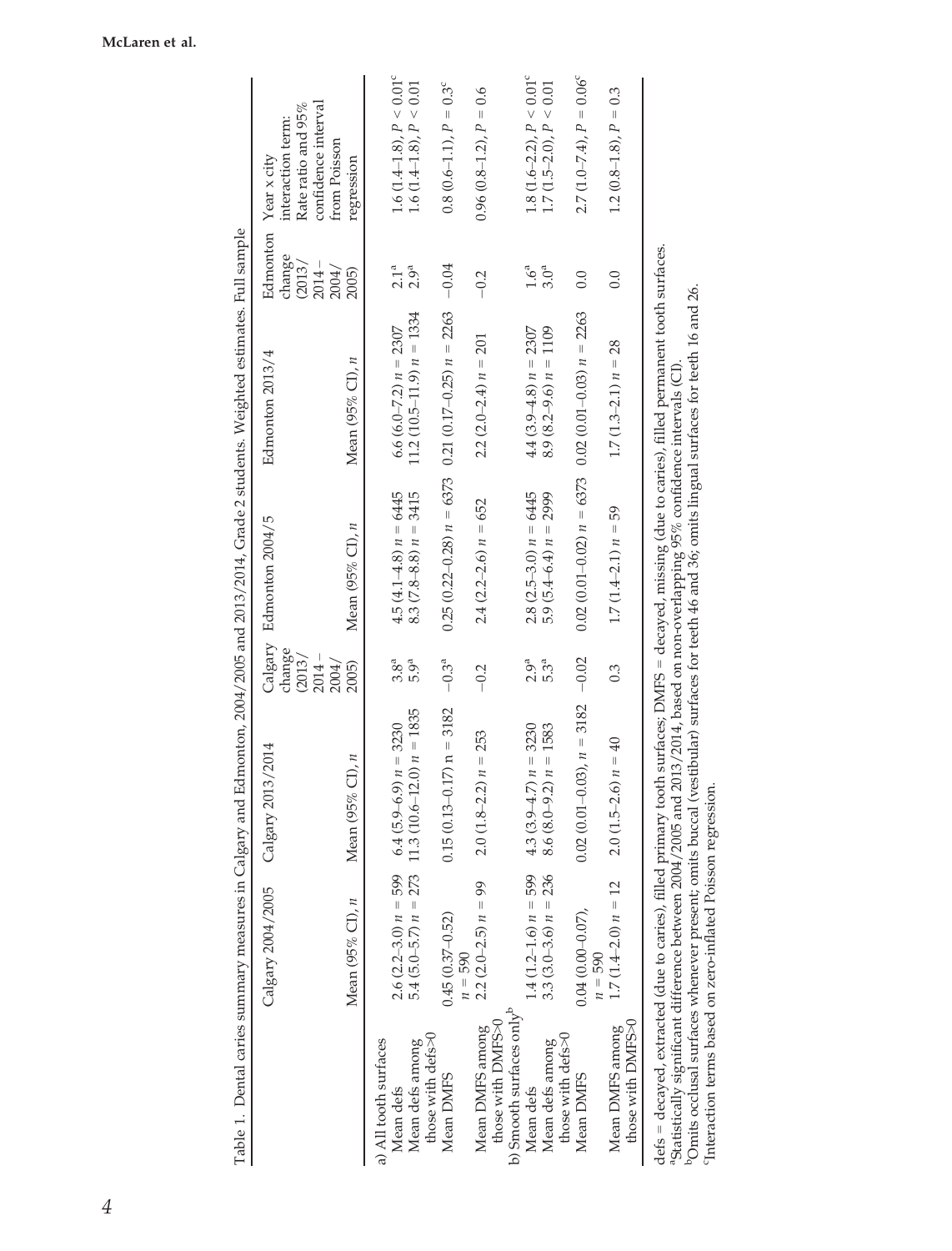2014). The median  $(6)$  and range  $(0-12)$  were the same for all four survey samples.

For 2013/2014 only, we additionally considered the subsample of lifelong residents who reported usually drinking tap water (versus bottled water). This information was gleaned from the parent questionnaires included as part of the 2013/2014 data collection.

We examined change over time in Calgary (Fcessation) compared to change over time in Edmonton (F-continued). Change over time was inferred from non-overlapping 95% confidence intervals for means, which was then verified by testing a year x city interaction term in a Poisson regression.

All analyses applied sampling weights developed for this project, which accounted for the clustered sampling design and response imbalances. We also ran all analyses unweighted and results were broadly similar (no change to statistical significance). Weighted estimates are presented below.

The study received approval from the Conjoint Health Research Ethics Board at the University of Calgary (ID E-25219) and the Health Research Ethics Board at the University of Alberta (ID Pro00037808). Approval was also sought and granted by all four participating school boards.

#### Results

Results for primary teeth were based on the following sample sizes:  $n = 599$  for Calgary 2004/2005;  $n = 6445$  for Edmonton 2004/2005;  $n = 3230$  for Calgary 2013/2014; and  $n = 2307$  for Edmonton

2013/2014. The sample sizes for permanent teeth were slightly smaller because the denominator included those with at least one permanent tooth. Sample sizes for the 2013/2014 subsample (lifelong residents who reported usually drinking tap water) were:  $n = 930$  and  $n = 916$  for Calgary defs and DMFS, respectively, and  $n = 575$  and  $n = 565$  for Edmonton defs and DMFS, respectively.

The summary data for Calgary and Edmonton, in 2004/2005 (pre-cessation) and 2013/2014 (postcessation) are shown in Table 1. For primary teeth (defs), a statistically significant increase was apparent in both Calgary and Edmonton, although the absolute magnitude of the increase was greater in Calgary (F-cessation). This was true for all primary tooth surfaces (Table 1a) and for primary smooth surfaces only (Table 1b). In all cases (mean defs, mean defs among those with defs>0; all surfaces and smooth surfaces only), the greater increase in Calgary compared to Edmonton was confirmed in a Poisson regression that showed a statistically significant year x city interaction term (far right hand column in Table 1), indicating that the increase in primary tooth decay in Calgary (Fcessation) over time was significantly greater than that in Edmonton.

Table 1 also contains permanent tooth summary data (DMFS). For all tooth surfaces among permanent teeth (Table 1a), there was a statistically significant decrease in Calgary, for the overall mean DMFS, which was not observed in Edmonton. For permanent tooth smooth surfaces only (Table 1b), there was no statistically significant change over time in Calgary or Edmonton. However, we noted a trend (non-significant) towards an increase in

Table 2. Dental caries summary measures in Calgary and Edmonton, Grade 2 students, 2013/2014 only. Weighted estimates. Estimates are for the subsample of lifelong residents who reported usually drinking tap water

|                                      | Calgary 2013/2014<br>Mean $(95\%$ CI), n | Edmonton $2013/4$<br>Mean $(95\%$ CI), n      |
|--------------------------------------|------------------------------------------|-----------------------------------------------|
| a) All tooth surfaces                |                                          |                                               |
| Mean defs                            | 5.2 $(4.5-5.8)$ , $n = 930$              | $5.5(4.5-6.5)$ , $n = 575$                    |
| Mean defs among those with defs>0    | 9.9 $(8.9-11.0)$ , $n = 477$             | $10.5(9.0-12.0)$ , $n = 289$                  |
| Mean DMFS                            | $0.14(0.09-0.18)$ , $n = 916$            | $0.11(0.07-0.16)$ , $n = 565$                 |
| Mean DMFS among those with DMFS>0    | 2.0 $(1.5-2.4)$ , $n = 63$               | 1.8 $(1.4-2.2)$ , $n = 37$                    |
| b) Smooth surfaces only <sup>a</sup> |                                          |                                               |
| Mean defs                            | 3.3 $(2.8-3.8)$ , $n = 930$              | 3.6 $(2.9-4.4)$ , $n = 575$                   |
| Mean defs among those with defs>0    | 7.3 $(6.4–8.3)$ , $n = 409$              | 9.0 $(7.5-10.4)$ , $n = 225$                  |
| Mean DMFS                            | $0.04$ (0.01–0.07), $n = 916$            | 0.01 (0.00–0.02), $n = 565$                   |
| Mean DMFS among those with DMFS>0    | 3.0 $(1.9-4.0)$ , $n = 12$               | 1.0 (variance could not be computed), $n = 7$ |

defs = decayed, extracted (due to caries), filled primary tooth surfaces; DMFS = decayed, missing (due to caries), filled permanent tooth surfaces;  $95\%$  CI =  $95\%$  confidence interval.

Omits occlusal surfaces whenever present; omits buccal (vestibular) surfaces for teeth 46 and 36; omits lingual surfaces for teeth 16 and 26.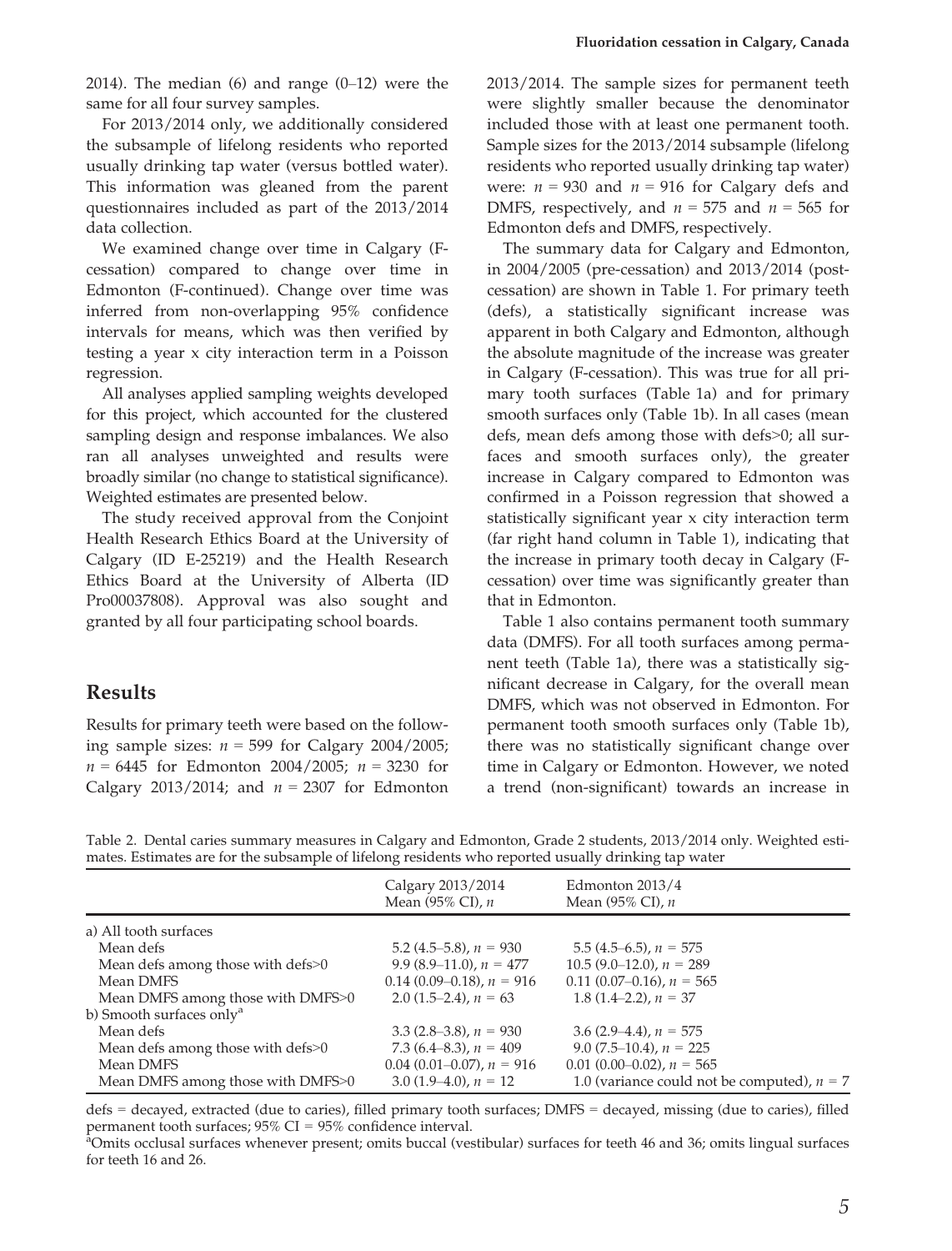permanent tooth smooth surface decay severity in Calgary, among those affected (mean DMFS among those with  $DMFS > 0$  increased by 0.3 between 2004/2005 and 2013/2014). There were no statistically significant (at  $P < 0.05$ ) year x city interaction terms for permanent teeth measures.

Table 2 shows summary data for 2013/2014, but this time estimates were restricted to the subsample of lifelong residents who reported usually drinking tap water. In general, the estimates for the subsample (Table 2) tended to be similar to or lower than for the full sample (Table 1) for both Calgary and Edmonton, with few exceptions (permanent tooth measures for smooth surfaces in Calgary). The 2013/2014 subsample estimates in Table 2 could not be compared directly to 2004/2005 data, due to lack of questionnaire data which with to define a comparable subsample in 2004/2005.

# Discussion

We set out to examine the short-term impact of fluoridation cessation on children's caries experience, with a specific interest in whether findings we observed based on tooth-level data (L. McLaren, S. Patterson, S. Thawer, P. Faris, D. McNeil, M. Potestio et al., unpublished results) – namely an adverse effect of cessation on caries experience for primary teeth – were also apparent when focusing on smooth tooth surfaces, where fluoride is most likely to have an impact<sup>23</sup> for the age group and limited period of time considered in this study. If an adverse effect of cessation is indeed occurring, it should be apparent when using this more sensitive measure.

This line of thinking was borne out in our results. In primary teeth, an increase in caries experience was observed in Calgary (where cessation occurred in 2011). A similar observation, which was smaller in magnitude, was noted in Edmonton (where fluoridation remained in place). Thus, for primary teeth, our results presented here and elsewhere (L. McLaren, S. Patterson, S. Thawer, P. Faris, D. McNeil, M. Potestio et al., unpublished results) provide consistent indication of an adverse short-term effect of cessation.

In permanent teeth, we elsewhere (L. McLaren, S. Patterson, S. Thawer, P. Faris, D. McNeil, M. Potestio et al., unpublished results) reported a decrease in caries over time in both Calgary (F-cessation) and Edmonton (F-continued), which was larger and more consistent in Calgary. Based on

knowledge of enamel differences between primary and permanent teeth<sup>26,27</sup>, which make it likely that effects of cessation would appear sooner in primary teeth, we suggested that the absence of an increase in permanent teeth may have reflected the short time frame since cessation in our study, and that continued monitoring would be important to see if an adverse effect in permanent teeth emerges as time passes.

In this study, though effects were not statistically significant, the decrease in permanent tooth decay in Calgary (F-cessation) that we observed using tooth-level data (L. McLaren, S. Patterson, S. Thawer, P. Faris, D. McNeil, M. Potestio et al., unpublished results) and for all tooth surfaces (this manuscript, Table 1a) was muted when we focused on smooth surfaces only; and for mean DMFS among those with DMFS>0, the direction of change became positive (though non-significant). Further, though estimates from the 2013/2014 subsample (lifelong residents who reported usually drinking tap water) are based on small numbers, they were nonetheless consistent with an apparent increase in Calgary (F-cessation), because the Calgary estimate of mean DMFS among those with DMFS>0 was even higher in the subsample (3.0) (that is, even more discrepant from the 2004/2005 estimate) than in the full sample (2.0). Though we do not know what the subsample estimates would have been for 2004/2005 due to lack of questionnaire data, we note that both residential mobility and bottled water consumption were lower in 2004/2005 than in 2013/2014. Specifically, net migration (inter- and intra-provincial) increased in Calgary from 14 099 in 2004/2005 to 16 781 in 2013/2014, and in Edmonton from 9548 in 2004/ 2005 to 17 482 in  $2013/2014^{28}$  (that is, the population in both cities was more stable, in terms of migration, in 2004/2005 than in 2013/2014), and statistics on bottled water sales for Canada showed an increase over time; for example, litres per household (total volume) increased from 104.5 in 2004 to 173.8 in  $2014^{29}$  (Data on bottled water sales or consumption for the specific parameters of Calgary, Edmonton, 2004/05 and 2013/14 could not be located.). Therefore, it seems reasonable to assert that the discrepancy between the estimates for the full sample and for the subsample would be larger in 2013/2014 than in 2004/2005; or in other words, it would make less difference to exclude non-lifelong residents and bottled water drinkers in 2004/2005 than in 2013/2014. However, we do not know this for certain.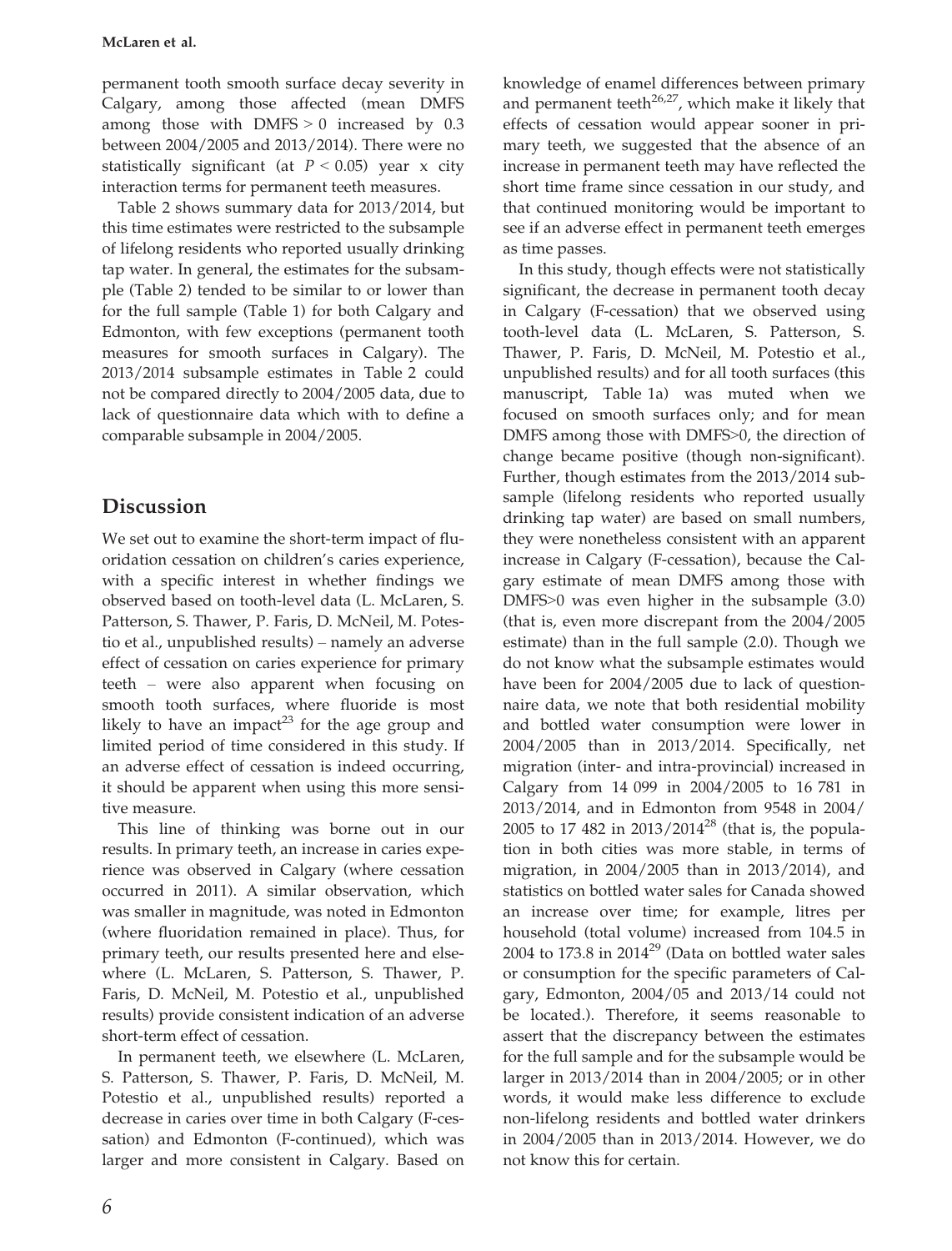Taken together, our findings were consistent with an adverse effect of fluoridation cessation on children's caries experience, about 2.5–3 years post-cessation. The effect was most apparent for primary teeth, but it appeared from these analyses that an effect for permanent teeth, which, initially, we hypothesized would take longer to occur (if it occurred at all), was emerging. If true, one might expect a statistically significant effect on permanent teeth to become evident at further follow-up as the permanent teeth in the age group studied have been present in the mouth for a longer period. As we reported elsewhere, findings were consistent with lower fluoride in Calgary than in Edmonton based on 1) annual estimates of fluoride in drinking water secured from each city and 2) estimates of total fluoride intake from biomarkers (fingernail clippings) from a subsample in each city. Furthermore, estimates were robust to adjustment for socio-demographic and behavioural/dental characteristics of the Calgary and Edmonton samples in 2013/2014 (L. McLaren, S. Patterson, S. Thawer, P. Faris, D. McNeil, M. Potestio et al., unpublished results).

Our findings contribute to the published literature on fluoridation cessation and impact on dental caries. While several studies showed an increase in caries following cessation of fluoridation $17,30$ , several others did not<sup>31,32</sup>. Among the studies that did observe an increase in caries, several were many years or decades old $^{33,34}$ , and it is important to question whether an adverse effect of fluoridation cessation on caries experience is apparent contemporarily. Our results were somewhat different from the one other Canadian study<sup>16,35</sup> which, based on repeated cross-sectional data, did not observe an adverse trend in tooth decay in the cessation community, following cessation in 1992. However, that finding may have reflected changes over time in treatment and preventive practices such as an increase in application of protective sealants, and the importance of investigating smooth surfaces. Collectively, the literature (including our study) indicates that the impact of fluoridation cessation on dental caries is not uniformly positive or negative but varies by time and place, and sorting out the reasons for different patterns is important.

The increase in caries (especially in primary teeth) observed in both cities in our study, though consistent with anecdotal reports from those regions (personal communication, Associate Dental Public Health Officer, Alberta Health Services, 19 January 2015), contrasts with other reports of a

general decline in child caries prevalence during recent decades<sup>19,36</sup>. The reasons for the increase are not known but could have to do with various factors impacting the province or larger geographies. Some examples include the global economic recession of 2008 and its social and economic aftermath; shifts in the Alberta economy due to rising and falling prices in the province's primary industry of oil and gas, which have implications for employment and migration (workers coming to Alberta); increasing ethnic diversity in Canadian cities including Alberta (for example, the percent of the Alberta population who only speak a non-official language most often at home has shown an increasing trend, with 7.5%, 9.1% and 10.5% in the 2001, 2006 and 2011 census, respectively) $37,38$ ; and trends in bottled water consumption which, as noted above, has increased for Canada as a whole. Although data on trends in sugar consumption are not specifically available for our samples, national data suggest that that may not present a likely explanation: although the percentage of daily calories from sugar is higher among four- to eight-year olds (which contains the age group in our study) than among the population as a whole (26%, versus  $21\%)^{39}$ , overall, sugar consumption has decreased for the Canadian population over time, including between  $2004$  and  $2013^{40}$ . The reasons for the increase in caries in our two cities is an important remaining question.

Limitations of our study included the short duration of follow-up since cessation, the absence of questionnaire data from 2004/2005, non-identical examination criteria at the two time points (although both were anchored in the WHO criteria and yielded comparable summary measures), the use of different (though highly-skilled) calibrators in 2004/2005 and 2013/2014 and lack of blinding of examiners to residence of participants. Our precessation data (2004/2005) were collected several years prior to cessation (2011) and it would have been preferable to have data collected closer to the year of cessation. However, elsewhere (L. McLaren, S. Patterson, S. Thawer, P. Faris, D. McNeil, M. Potestio et al., unpublished results) we considered other possible explanations such as socio-demographic characteristics of the samples and dental treatment and preventive programming and concluded that they did not appear to represent likely alternative explanations for our findings. The greater increase over time in deciduous caries experience observed in Calgary reflects, in part, the low estimates in 2004/2005 (compared to Edmon-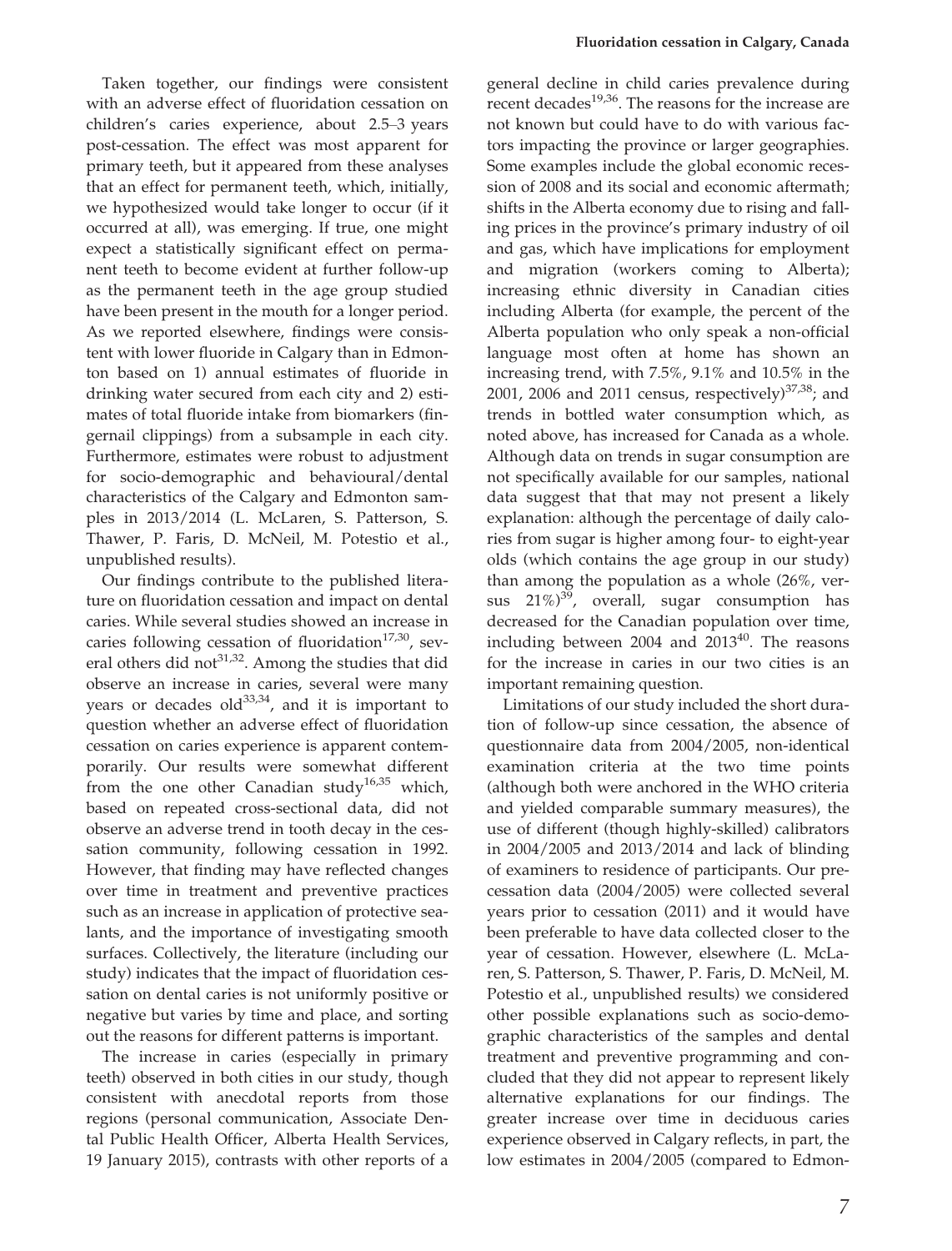#### McLaren et al.

ton). However, because of the rigorous sampling methods and development and application of sampling weights, we believe the 2004/2005 estimates to be an accurate reflection of the caries experience at that time. The differences between Calgary and Edmonton pre-cessation speak to the importance of using a study design that involves comparison of change over time when evaluating the impact of CWF cessation, versus a cross-sectional post-cessation study.

Strengths of our study include: high-quality oral health data gathered by trained and calibrated dental professionals; population-based samples coupled with development and application of sampling weights to maximize representativeness of each sample of its underlying population; a comparative study design that permitted analysis of change over time; and multiple sources of data (open mouth examination; biomarker data; questionnaire) which allowed for assessment of consistency of findings across multiple indicators.

In conclusion, findings observed for primary teeth were consistent with an adverse effect of fluoridation cessation on children's tooth decay, 2.5– 3 years post-cessation. Trends for permanent teeth hinted at early indication of an adverse effect. It is important that future data collection efforts in the two cities be undertaken, to allow continued monitoring of these trends.

## Acknowledgements

We gratefully acknowledge funding support for this project from the Canadian Institutes of Health Research (funding reference GIR 127083), Alberta Health, and Alberta Health Services. Lindsay McLaren holds an Applied Public Health Chair award funded by the Canadian Institutes of Health Research (Institute of Population and Public Health, Institute of Musculoskeletal Health and Arthritis), the Public Health Agency of Canada, and Alberta Innovates – Health Solutions. We thank the following individuals and groups: Dr. Steven Levy, Dr. Eugenio Beltran, Dr. Kathy Phipps, Dr. Barry Maze, Dr. Gary Whitford, Ms. Jodi Siever, Ms. Vicki Stagg, Ms. Leanne Rodine, Ms. Joanna Czarnobaj, Dr. Marianne Howell, Ms. Congshi Shi, the dental hygienists and clerks who worked on the project, and the participating school boards, schools, and families.

## References

1. Featherstone JDB. Prevention and reversal of dental caries: role of low level fluoride. Community Dent Oral Epidemiol 1999;27:31–40.

- 2. Beltran ED, Burt BA. The pre- and posteruptive effects of fluoride in the caries decline. J Public Health Dent 1988;48:233–40.
- 3. Cho HJ, Jin BH, Park DY, Jung SH, Lee HS, Paik DI et al. Systemic effect of water fluoridation on dental caries prevalence. Community Dent Oral Epidemiol 2014;42:341–8.
- 4. McDonagh M, Whiting P, Bradley M, Cooper J, Sutton A, Chestnutt I et al. A Systematic Review of Public Water Fluoridation. York: NHS Centre for Reviews and Dissemination. University of York; 2000. (Report 18).
- 5. Iheozor-Ejiofor Z, Worthington HV, Walsh T, O'Malley L, Clarkson JE, Macey R et al. Water fluoridation for the prevention of dental caries (Review). Cochrane Database Syst Rev 2015;6:1–274.
- 6. Brown HK, McLaren HR, Josie GH, Stewart BJ. The Brantford-Sarnia-Stratford Fluoridation Caries Study 1955 Report. Can J Public Health 1956;47:149–59.
- 7. Ast DB, Finn SB, McCaffrey I. The Newburgh-Kingston caries Fluorine study; dental findings after three years of water fluoridation. Am J Public Health 1950;40:716–24.
- 8. Armfield JM. Community effectiveness of public water fluoridation in reducing children's dental disease. Public Health Rep 2010;125:655–64.
- 9. McLaren L, Emery JCH. Drinking water fluoridation and oral health inequalities in Canadian children. Can J Public Health 2012;103(Suppl.1):S49–56.
- 10. Public Health England. Water fluoridation: health monitoring report for England 2014. London: Public Health England, 2014.
- 11. McLaren L, McIntyre L. Drinking water fluoridation in Canada: review and synthesis of published literature. Report prepared for the Public Health Agency of Canada. April 2011.
- 12. Journal of the Canadian Dental Association (JCDA). Understanding public decision-making on community water fluoridation. J Can Dent Assoc 2013;79:d77.
- 13. Kunzel W, Fisher T, Lorenz R, Bruhman S. Decline of caries prevalence after the cessation of water fluoridation in the former East Germany. Community Dent Oral Epidemiol 2000;28:382–9.
- 14. Attwood D, Blinkhorn AS. Trends in dental health of ten-year-old school children in south-west Scotland after cessation of water fluoridation. Lancet 1988;2:266–7.
- 15. Seppä L, Kärkkäinen S, Hausen H. Caries trends 1992–1998 in two low-fluoride Finnish towns formerly with and without fluoridation. Caries Res 2000;34:462–8.
- 16. Maupomé G, Clark DC, Levy SM, Berkowitz J. Patterns of dental caries following the cessation of water fluoridation. Community Dent Oral Epidemiol 2001;29:37–47.
- 17. Thomas FD, Kassab JY, Jones BM. Fluoridation in Anglesey 1993: a clinical study of dental caries in 5 year-old children who had experienced sub-optimal fluoridation. Br Dent J 1995;178:55–9.
- 18. Kunzel W, Fischer T. Caries prevalence after cessation of water fluoridation in La Salud, Cuba. Caries Res 2000;34:20–5.
- 19. Burt BA. Prevention policies in light of the changed distribution of dental caries. Acta Odontol Scand 1998;56:179–86.